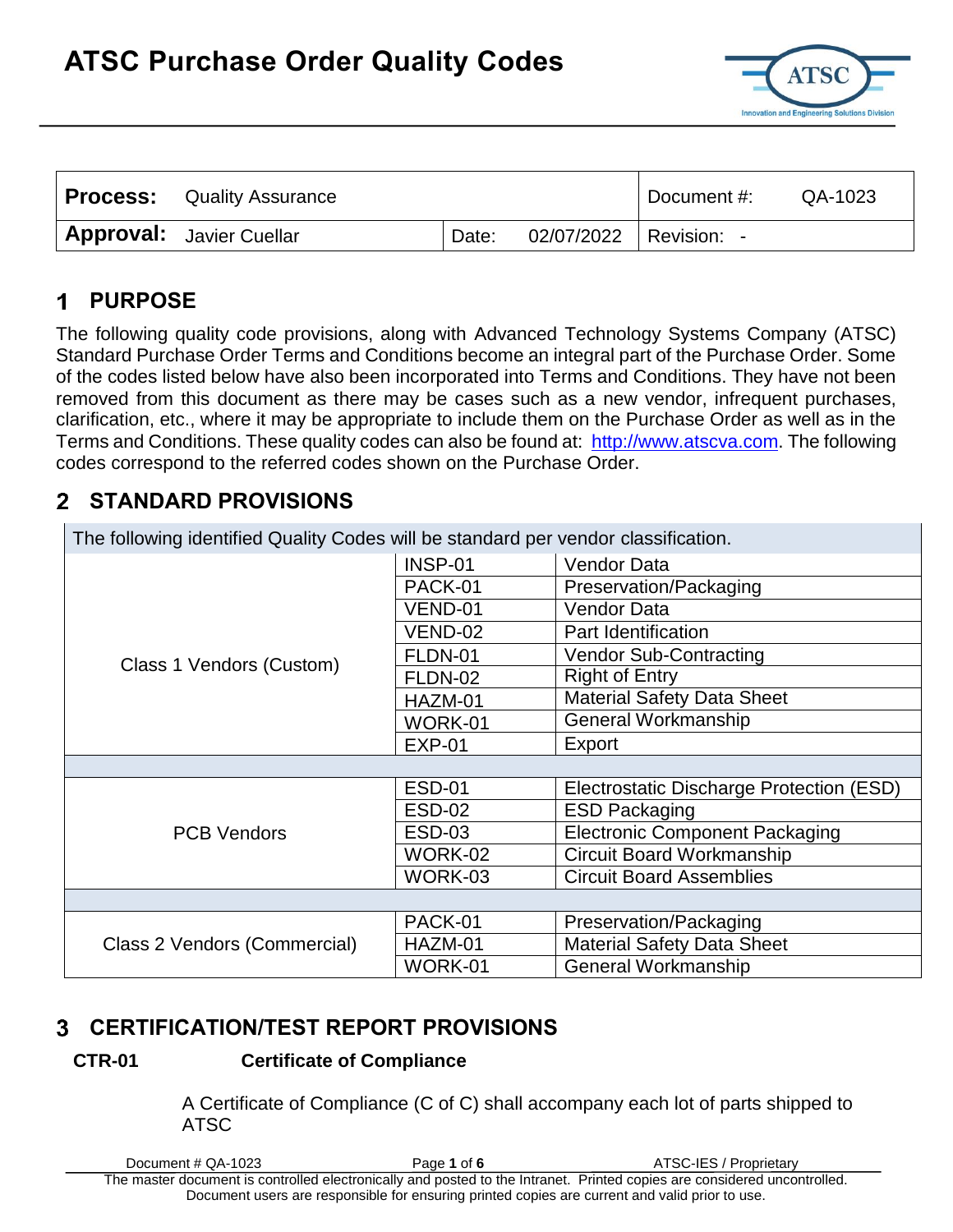

#### **CTR-02 Test/Test Data/Certification**

The vendor shall provide test data demonstrating the material's performance is in accordance with the requirements stated on the drawings and/or specifications.

#### **CTR-03 Special Process Certification**

Any special processes identified on the drawing and/or specification shall require a special process C of C.

### **ELECTROSTATIC DISCHARGE PROVISIONS**

#### **ESD-01 Electrostatic Discharge Protection (ESD)**

Vendor shall maintain an effective ESD protection program in accordance with ANSI/ESD 20.02 requirements or equivalent; based on part sensitivity and damage threshold.

#### **ESD-02 ESD Packaging**

Electrostatic discharge sensitive materials must be packaged in the proper protective packaging, identified with the proper ESD label, and receiving paperwork must not be placed inside the ESD bag with the components.

#### **ESD-03 Electronic Component Packaging**

Handle and package all electronic components in accordance with the original component manufacturer's ESD protection requirements. Moisture sensitive devices shall be packaged in moisture proof, conductive material. The package must be plainly marked with handling precautions against electrostatic discharge and moisture barrier labels in accordance with J-STD-033 and J-STD-020.

### **FAR/DFAR FLOW DOWN PROVISIONS**

#### **FLDN-01 Vendor Sub-Contracting**

The vendor shall not sub-contract any part of the manufacturing process or finishing process without prior notification and approval from ATSC.

#### **FLDN-02 Right of Entry**

All processing performed may be subject to review by ATSC, ATSC's customer and/or the Government at any time during the duration of the Purchase Order. An applicable Government Representative who services the program shall be granted access to the vendor facility.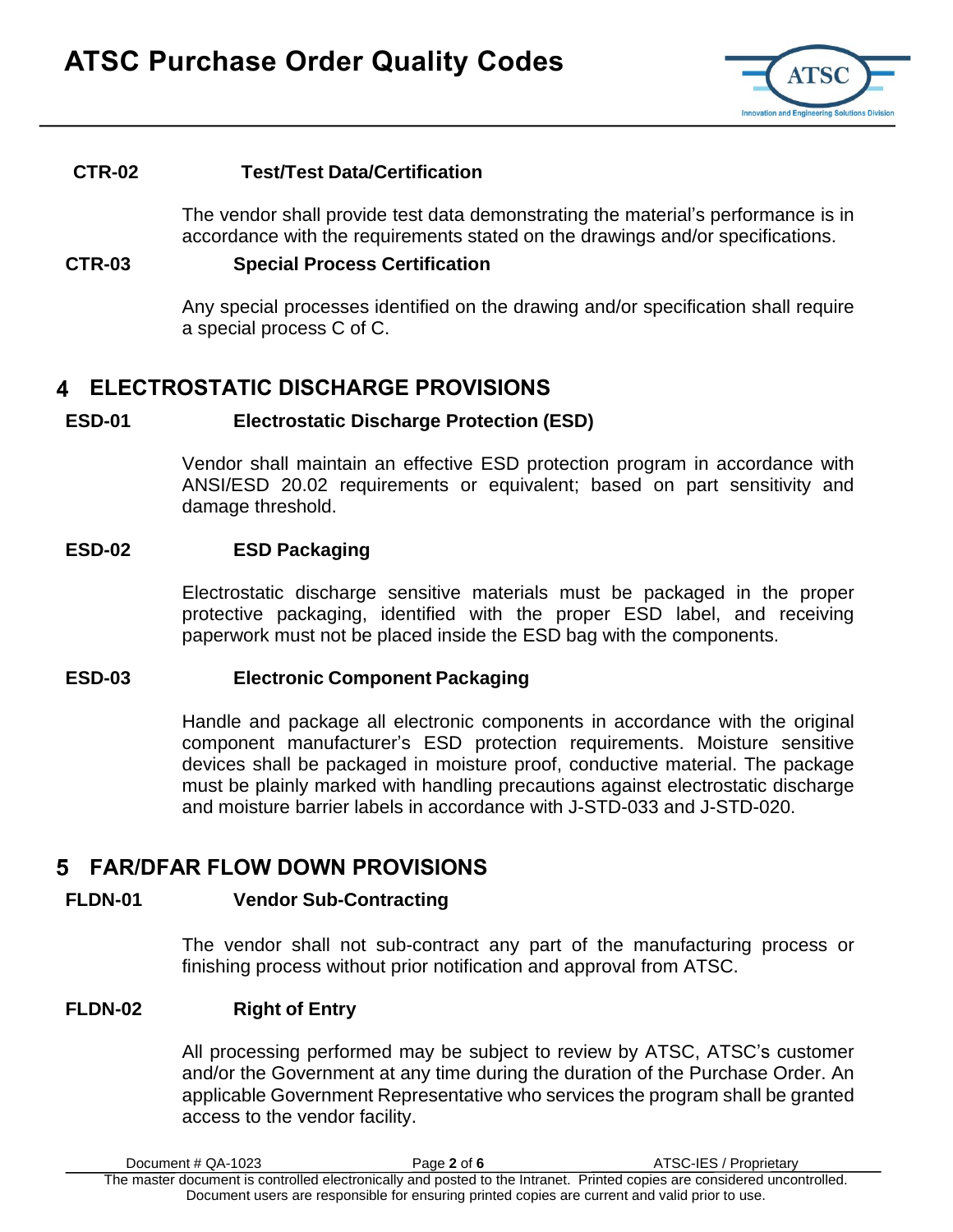

### **FLDN-03 RoHS Compliance**

The vendor certifies that the product is RoHS compliant.

### **HAZARDOUS MATERIAL PROVISIONS**

#### **HAZM-01 Material Safety Data Sheet**

The vendor is responsible for providing a copy of the Material Safety Data Sheet (MSDS) for each shipment as containing either toxic, hazardous, or both materials as defined by OSHA.

#### **INSPECTION PROVISIONS** 7

#### **INSP-01 Vendor Data**

Inspection and/or test data must be maintained at vendor's facility for a period of three (3) years and furnished to ATSC upon request. Records shall remain legible, readily identifiable, and retrievable.

#### **INSP-02 First Article Inspection Report**

The first article manufactured to the specified configuration will be 100% inspected by the vendor for conformity to drawing and Purchase Order specifications. A First Article Inspection Report shall be provided to ATSC prior to, or with, shipment of material for ATSC acceptance of the report and/or materials.

#### **INSP-03 Source Inspection**

Source inspection of the product will be performed by a ATSC representative.

#### **INSP-04 Inspection Report**

The vendor shall provide a document verifying the product meets the drawing and/or specifications.

### **PACKAGING PROVISIONS**

#### **PACK-01 Preservation/Packaging**

Furnished parts shall be preserved, packed, and protected utilizing "best commercial practices" to prevent deterioration or damage during shipment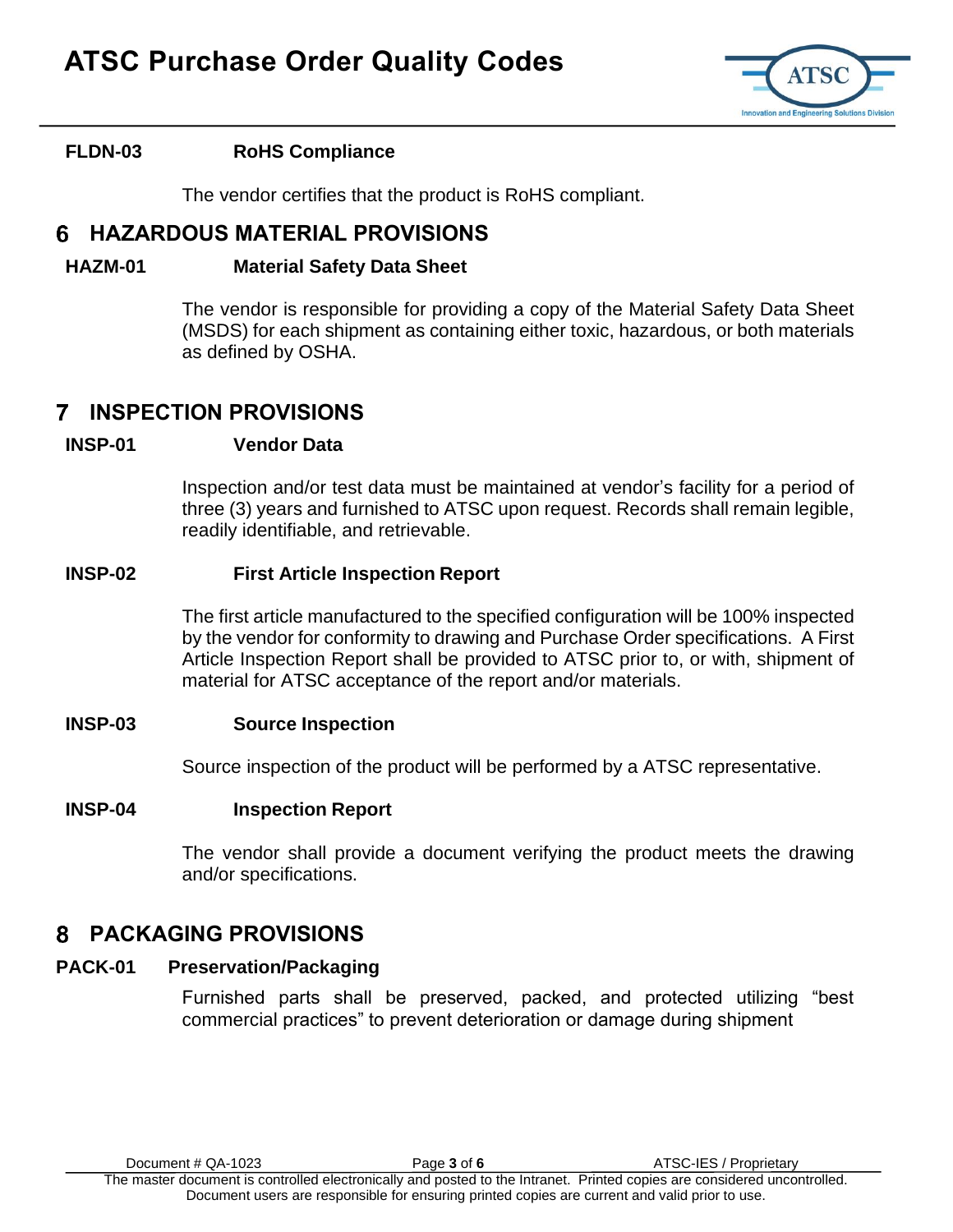

### **VENDOR PROVISIONS**

### **VEND-01 Vendor Data**

Material Certifications must be maintained at vendor's facility for a period of three (3) years and furnished to ATSC upon request. Records shall remain legible, readily identifiable, and retrievable.

#### **VEND-02 Part Identification**

Parts provided for this Purchase Order shall be identified with part number and revision in accordance with drawing/specification requirements DQG EH GRFXPHQWHG RQ SDFNLQJ VOLS

#### **VEND-03 Part/Lot Traceability**

Material to be identified and traceable to manufacturer's part number, lot number, date code, for all electronic and electrical parts, raw material, mechanical machined parts, etc.

#### **VEND-04 Original Equipment Manufacturer (OEM)**

Items provided must have the following lot traceability requirements:

- Each shipment shall be from only one (1) OEM
- Each shipment shall be from only one (1) date code
- Components too small to have a date code marking shall have their packaging identified with the appropriate date code marking

#### **VEND-05 Unique Identification**

The item(s) supplied under this Purchase Order shall contain a Department of Defense (DOD) approved Unique Item Identification (UID), as specified in MIL-STD-130 (latest revision), DOD Standard Practice, Identification Marking of U.S. Property.

#### **VEND-06 Shelf-Life Material – Require 80% useful life remaining**

If material is adversely affected by time, the container and/or certification shall be marked with the expiration date and the recommended storage conditions. Information supplied shall be in accordance with any military systems specification referenced on

the drawing or on the Purchase Order. Do not deliver material with less than 80% of the useful shelf life remaining.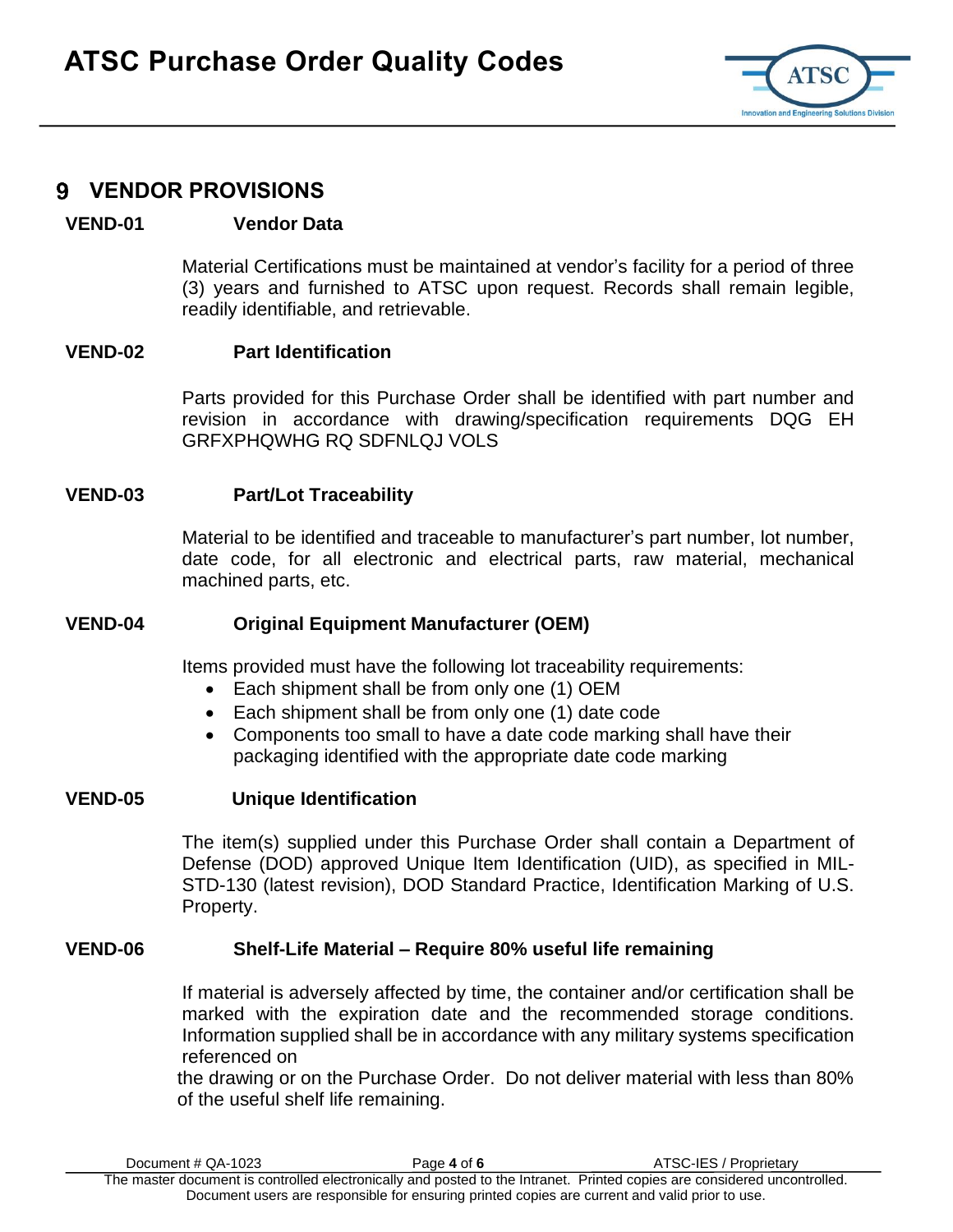

## **WORKMANSHIP PROVISIONS**

### **WORK-01 General Workmanship**

All machined parts will be free of surface imperfections and/or flaws with no burrs or dents. All painted surfaces will be defect free with texture and color uniform throughout.

#### **WORK-02 Circuit Board Workmanship**

Circuit boards produced under this Purchase Order shall meet the workmanship and performance requirements of IPC-A-600; Class 2.

#### **WORK-03 Circuit Board Assemblies**

Circuit board assemblies produced under this Purchase Order shall meet the workmanship requirements of IPC 610 Class 2.

Document # QA-1023 **Page 5 of 6** ATSC-IES / Proprietary